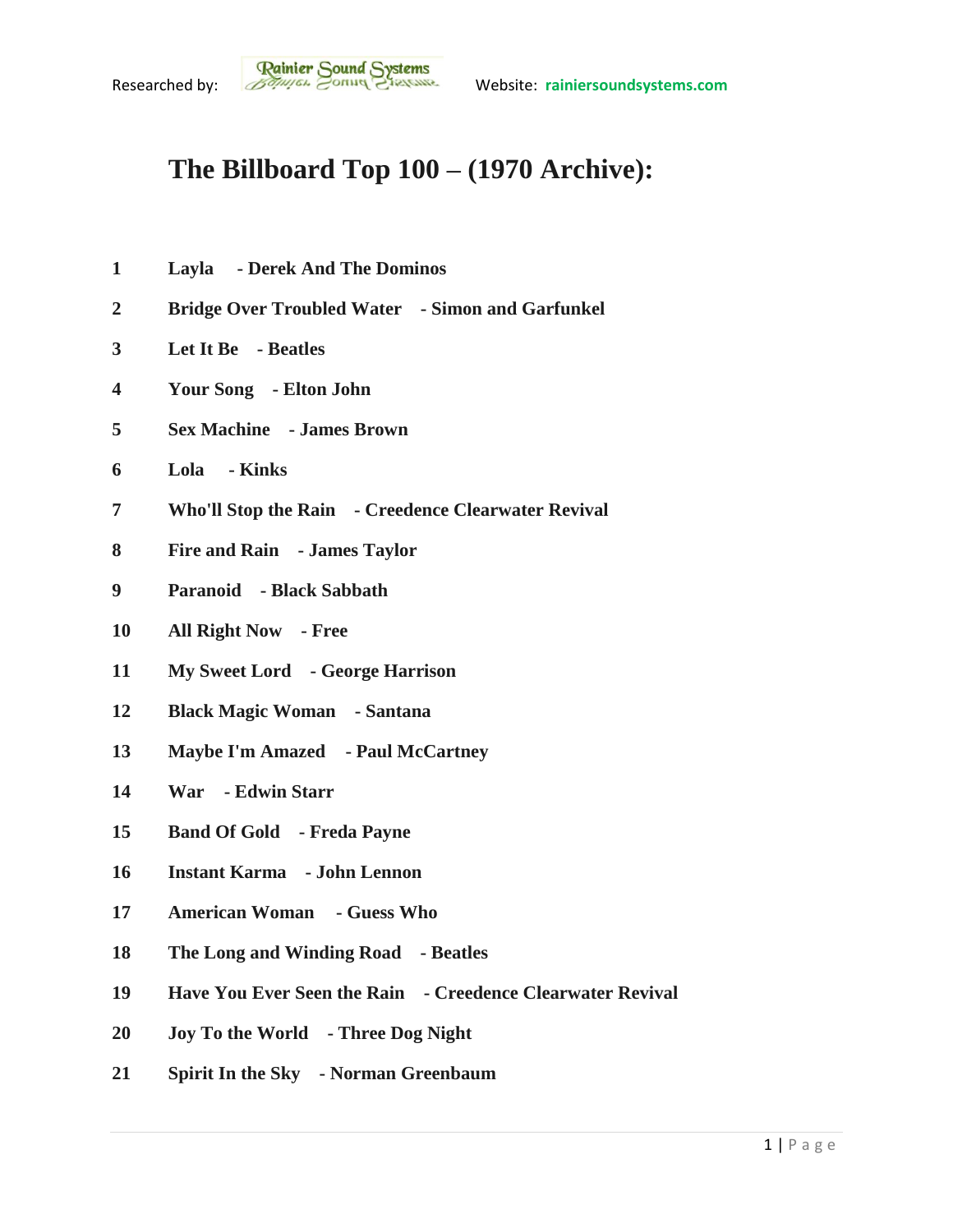- **Oye Como Va - Santana**
- **Child In Time - Deep Purple**
- **Moondance - Van Morrison**
- **Ohio - Crosby, Stills, Nash and Young**
- **Pressure Drop - Toots and the Maytals**
- **I'll Be There - Jackson 5**
- **Ball Of Confusion - Temptations**
- **25 or 6 To 4 - Chicago**
- **O-o-h Child - Five Stairsteps**
- **Truckin' - Grateful Dead**
- **Roadhouse Blues - Doors**
- **Question - Moody Blues**
- **Up Around the Bend - Creedence Clearwater Revival**
- **Close To You - Carpenters**
- **We've Only Just Begun - Carpenters**
- **Proud Mary - Ike and Tuna Turner**
- **Mama Told Me (Not To Come) - Three Dog Night**
- **Ain't No Mountain High Enough - Diana Ross**
- **Woodstock - Crosby, Stills, Nash and Young**
- **Iron Man - Black Sabbath**
- **If You Could Read My Mind - Gordon Lightfoot**
- **Lookin' Out My Back Door - Creedence Clearwater Revival**
- **Signed, Sealed, Delivered I'm Yours - Stevie Wonder**
- **Cracklin' Rosie - Neil Diamond**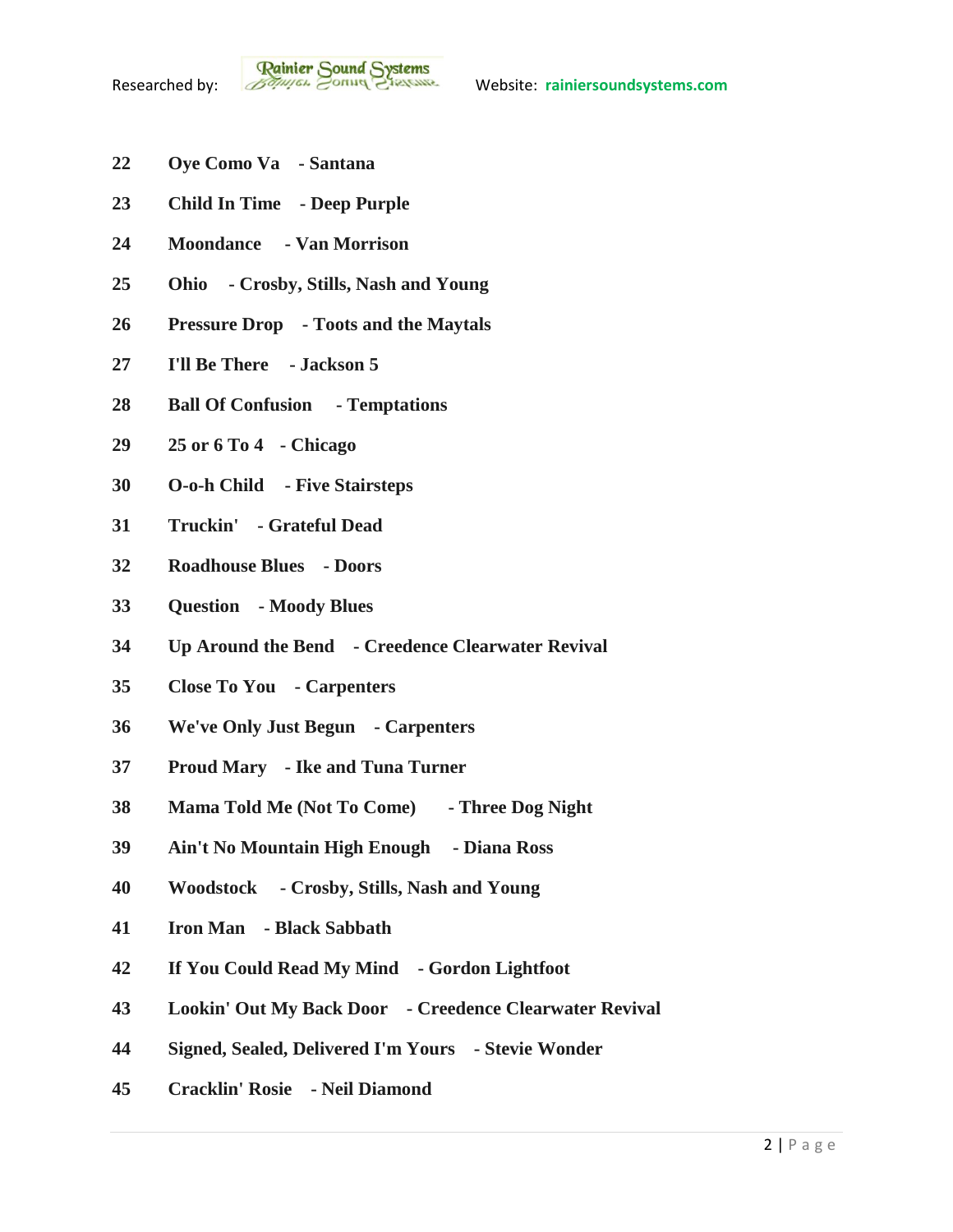- **Across the Universe - Beatles**
- **In the Summertime - Mungo Jerry**
- **The Wonder Of You - Elvis Presley**
- **ABC - Jackson 5**
- **Patches - Clarence Carter**
- **Domino - Van Morrison**
- **The Love You Save - Jackson 5**
- **Kentucky Rain - Elvis Presley**
- **Spill the Wine - Eric Burdon and War**
- **Don't Play That Song - Aretha Franklin**
- **Sweet Jane - Velvet Underground**
- **Rose Garden - Lynn Anderson**
- **It's a Shame - Spinners**
- **I'm Your Captain/Closer To Home - Grand Funk Railroad**
- **Immigrant Song - Led Zeppelin**
- **Move On Up - Curtis Mayfield**
- **Uncle John's Band - Grateful Dead**
- **Lucky Man - Emerson, Lake and Palmer**
- **No Matter What - Badfinger**
- **Wild World - Cat Stevens**
- **Make It With You - Bread**
- **Big Yellow Taxi - Joni Mitchell**
- **Love On a Two-Way Street - Moments**
- **Colour My World - Chicago**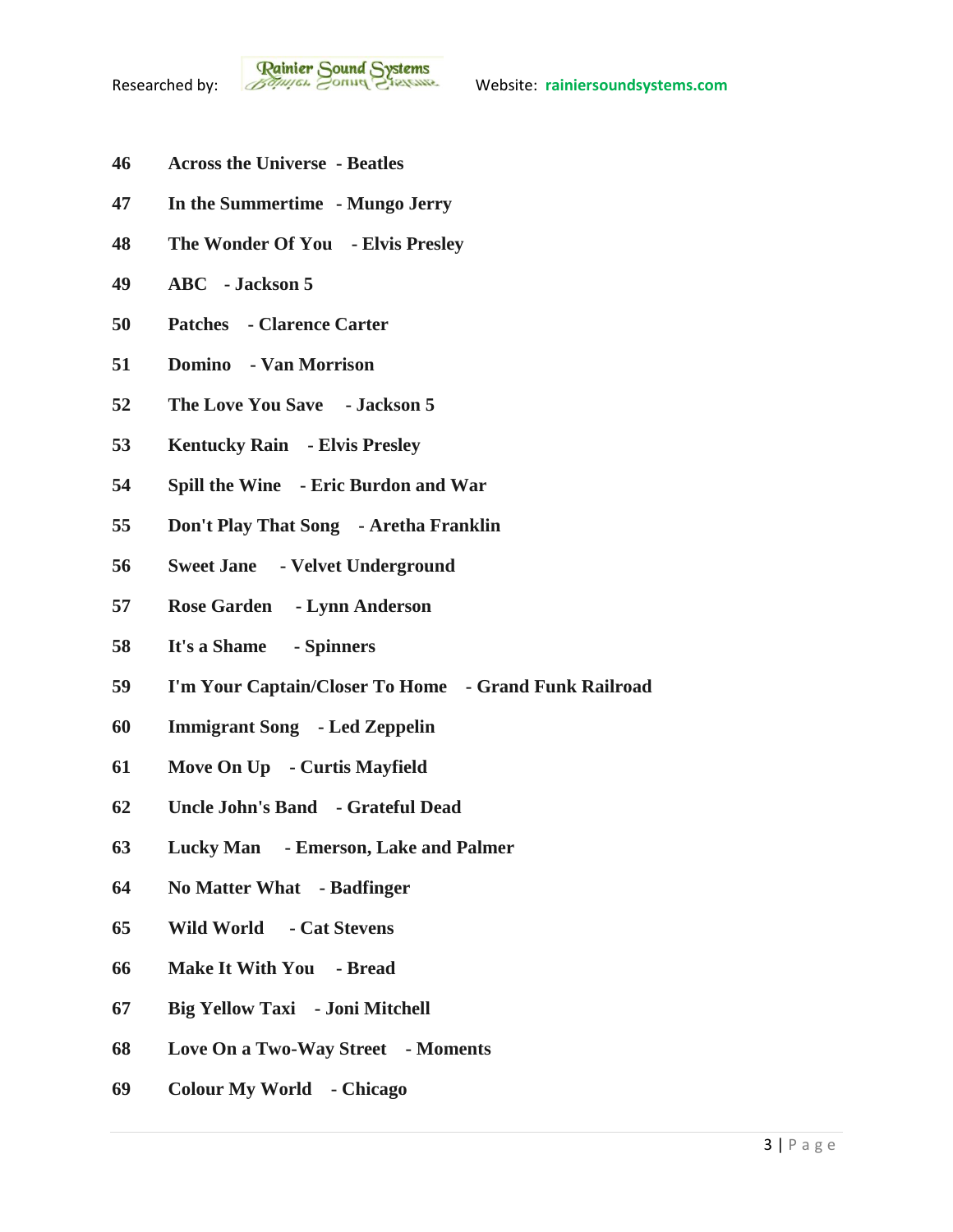**Rainier Sound Systems**<br>Researched by: *Bothuges* Conner Charantee Website: rainiersoundsystems.com

- **Coal Miner's Daughter - Loretta Lynn**
- **Vehicle - Ides Of March**
- **I Hear You Knocking - Dave Edmunds**
- **What Is Life - George Harrison**
- **After Midnight - Eric Clapton**
- **Southern Man - Neil Young**
- **Green-Eyed Lady - Sugarloaf**
- **Make Me Smile - Chicago**
- **Teach Your Children - Crosby, Stills, Nash and Young**
- **Turn Back the Hands Of Time - Tyrone Davis**
- **Everything Is Beautiful - Ray Stevens**
- **Express Yourself - Charles Wright & Watts 103rd St. Rhythm Band**
- **Mr. Bojangles - Nitty Gritty Dirt Band**
- **If I Were Your Woman - Gladys Knight and the Pips**
- **Mississippi Queen - Mountain**
- **Where My Rosemary Goes - Edison Lighthouse**
- **Groove Me - King Floyd**
- **Travelin' Band - Creedence Clearwater Revival**
- **Call Me Super Bad - James Brown**
- **Carry On - Crosby, Stills, Nash and Young**
- **Knock Three Times - Dawn**
- **Cecilia - Simon and Garfunkel**
- **Stoned Love - Supremes**
- **Help Me Make It Through the Night - Sammi Smith**